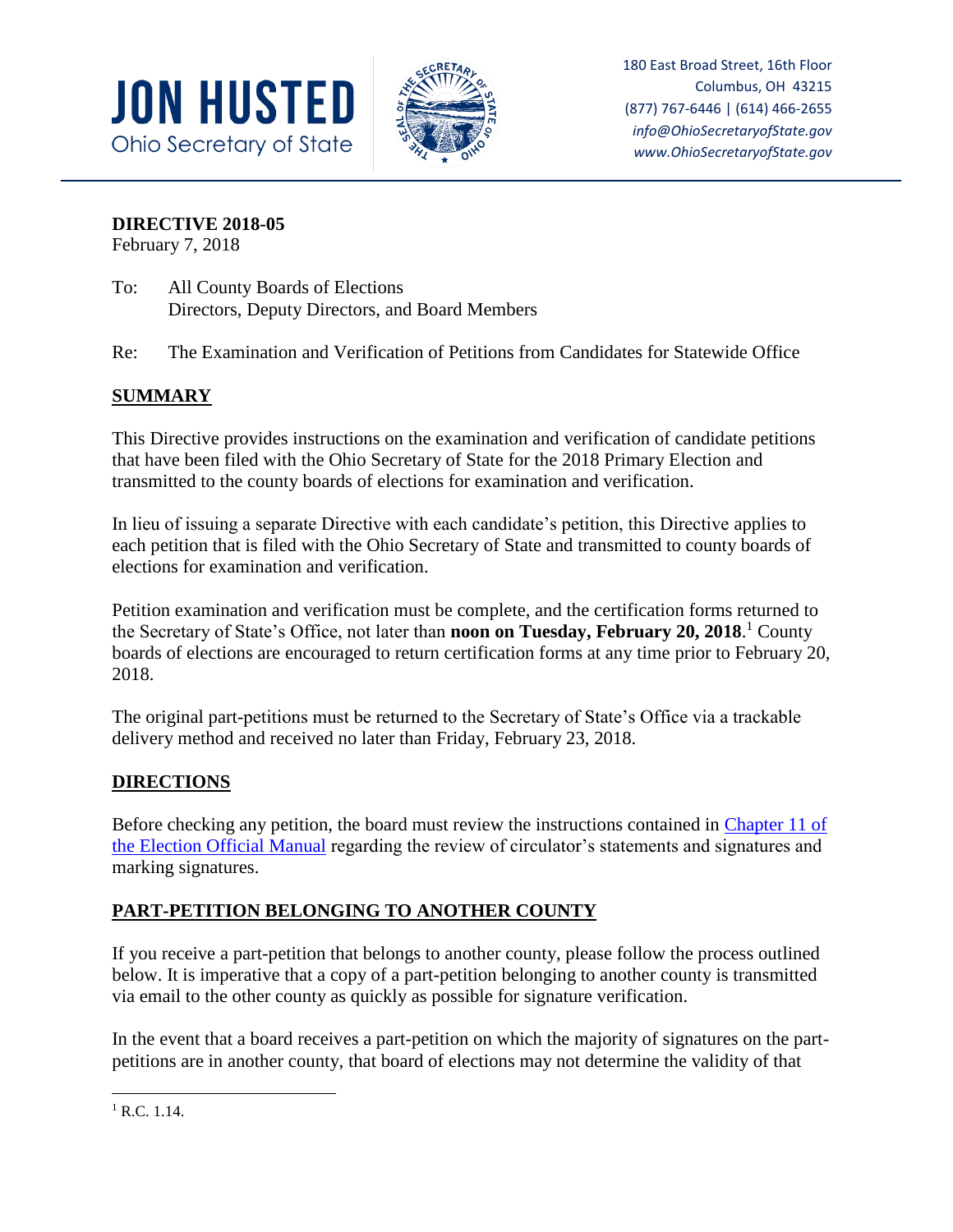part-petition or review the signatures contained on it. Instead, it must forward the original partpetition to the other county following the steps below and utilize the two spreadsheets provided and return them in the envelopes provided when all part-petitions are returned to the Secretary of State's Office:

- 1. Part-Petitions Sent Spreadsheet (Original Part-Petition(s))
- 2. Part-Petitions Received Spreadsheet (Scanned and Emailed Part-Petition(s))

If a board of elections receives a part-petition(s) for another county, it should follow the steps below to send a copy of it to the correct county:

- 1. Contact the Director or Deputy Director at the other county board by phone to notify him or her that your board will be forwarding a scanned copy of a part-petition(s) via email to the desired email address.
- 2. Log the transfer of the part-petition(s) being sent on the "Part-Petitions Sent" spreadsheet.
- 3. Send the scanned copy of the part-petition(s) via email to the other county and "cc" Matthew Tlachac at [mtlachac@ohiosecretaryofstate.gov](mailto:mtlachac@ohiosecretaryofstate.gov) and Valerie Bunting at [vbunting@ohiosecretaryofstate.gov.](mailto:vbunting@ohiosecretaryofstate.gov)
- 4. Return the original part-petition(s) with the "Part-Petitions Sent" spreadsheet in the envelope provided and marked as such. When the board returns its checked part-petitions to the Secretary of State's Office, place this envelope on top of the checked part-petitions so it can be easily located and retrieved from the box.

If a board receives a part-petition from another county:

- 1. Log the part-petition(s) that the board received on the "Part-Petitions Received" spreadsheet.
- 2. Process the part-petition(s).
- 3. Return the scanned and emailed part-petition(s) with the "Part-Petitions Received" spreadsheet in the envelope provided and marked as such. When the board returns its checked part-petitions to the Secretary of State's Office, place this envelope on top of the checked part-petitions so it can be easily located and retrieved from the box.
	- **Note:** Even if a board does not send a part-petition(s) to another county and/or does not receive a copy of a part-petition from another county, the board must mark the box  $(X)$  in the bottom right hand corner of the spreadsheet and place it in the correct envelope. When the board returns its checked part-petitions to the Secretary of State's Office, place both envelopes on top of the checked partpetitions so they can be easily located and retrieved from the box.

### **CERTIFICATION & RETURN OF PETITIONS**

As soon as you finish verifying the signatures on your county's part-petitions, you must return a completed certification form for each candidate's petition. Each certification form for each candidate's petition must be completed and submitted electronically via Elect Collect by clicking the "Submit" button. Each certification form for each candidate's petition also must be saved and